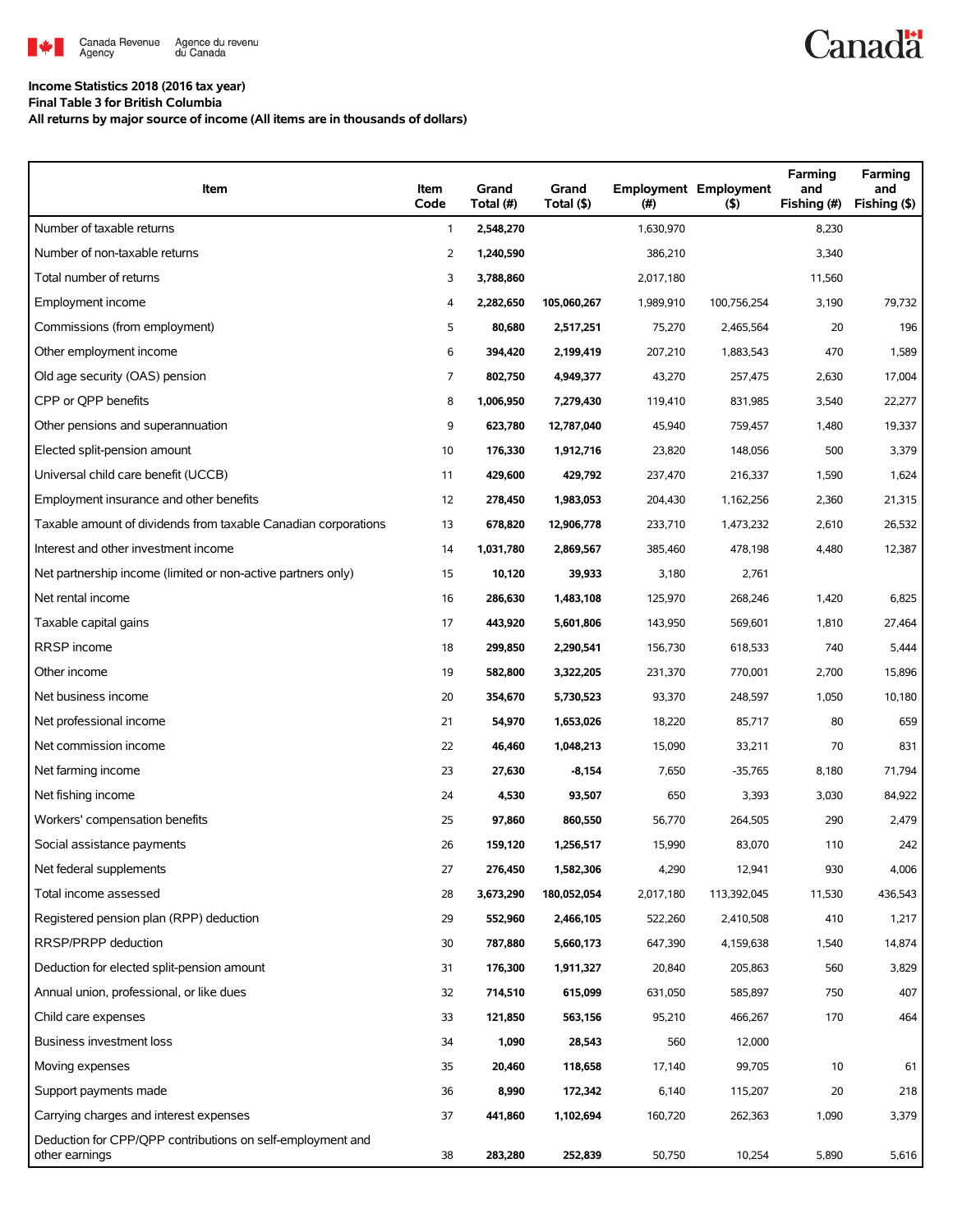

## **Income Statistics 2018 (2016 tax year)**

**Final Table 3 for British Columbia**

**All returns by major source of income (All items are in thousands of dollars)**

| Item                                                                                          | Item<br>Code | Grand<br>Total (#) | Grand<br>Total (\$) | (#)       | <b>Employment Employment</b><br>(5)<br>Fishing (#) |        | Farming<br>and<br>Fishing (\$) |
|-----------------------------------------------------------------------------------------------|--------------|--------------------|---------------------|-----------|----------------------------------------------------|--------|--------------------------------|
| Deduction for provincial parental insurance plan (PPIP) premiums<br>on self-employment income | 39           |                    |                     |           |                                                    |        |                                |
| Exploration and development expenses                                                          | 40           | 6,730              | 89,716              | 1,870     | 34,809                                             | 30     | 164                            |
| Other employment expenses                                                                     | 41           | 116,780            | 553,924             | 107,230   | 506,730                                            | 90     | 242                            |
| Clergy residence deduction                                                                    | 42           | 4,360              | 65,141              | 4,030     | 62,314                                             |        |                                |
| Other deductions                                                                              | 43           | 128,810            | 320,265             | 53,010    | 53,840                                             | 560    | 642                            |
| Total deductions before adjustments                                                           | 44           | 1,995,060          | 13,923,592          | 1,265,800 | 8,987,165                                          | 7,860  | 31,216                         |
| Social benefits repayment                                                                     | 45           | 84,260             | 261,832             | 29,980    | 67,957                                             | 450    | 1,448                          |
| Net income                                                                                    | 46           | 3,661,660          | 166,022,100         | 2,016,420 | 104,347,497                                        | 10,620 | 419,671                        |
| Canadian Forces personnel and police deduction                                                | 47           | 260                | 5,142               |           |                                                    |        |                                |
| Security options deductions                                                                   | 48           | 4,750              | 239.117             | 4,390     | 228,908                                            |        |                                |
| Other payments deduction                                                                      | 49           | 502,660            | 3,697,940           | 76,150    | 360,499                                            | 1,240  | 6,711                          |
| Non-capital losses of other years                                                             | 50           | 7,690              | 88,555              | 2,270     | 22,698                                             |        |                                |
| Net capital losses of other years                                                             | 51           | 93,090             | 382,285             | 27,210    | 66,431                                             | 340    | 1,192                          |
| Capital gains deduction                                                                       | 52           | 6,230              | 577,678             | 1,300     | 30,927                                             | 270    | 23,746                         |
| Northern residents deductions                                                                 | 53           | 34,070             | 123,837             | 25,080    | 94,717                                             | 610    | 1,934                          |
| Additional deductions                                                                         | 54           | 32,460             | 129,924             | 3,030     | 37,271                                             | 90     | 150                            |
| Farming/fishing losses of prior years                                                         | 55           | 1,230              | 12,985              | 250       | 1,521                                              | 460    | 6,154                          |
| Total deductions from net income                                                              | 56           | 661,780            | 5,258,862           | 137,010   | 848,471                                            | 2,680  | 47,498                         |
| Taxable income assessed                                                                       | 57           | 3,595,620          | 160,775,741         | 2,016,210 | 103,499,672                                        | 10,550 | 373,098                        |
| Basic personal amount                                                                         | 58           | 3,788,670          | 43,294,917          | 2,017,130 | 23,051,246                                         | 11,560 | 132,592                        |
| Age amount                                                                                    | 59           | 810,560            | 5,100,609           | 46,960    | 223,348                                            | 2,590  | 16,191                         |
| Spouse or common-law partner amount                                                           | 60           | 284,620            | 2,211,283           | 180,540   | 1,441,574                                          | 1,420  | 10,424                         |
| Amount for an eligible dependant                                                              | 61           | 106,270            | 1,128,583           | 67,900    | 715,426                                            | 190    | 1,947                          |
| Family caregiver amount for children under 18 years of age                                    | 62           | 16,890             | 42,441              | 12,280    | 30,591                                             | 50     | 115                            |
| Amount for infirm dependants age 18 or older                                                  | 63           | 2,890              | 12,972              | 1,490     | 6,719                                              |        |                                |
| CPP or QPP contributions through employment                                                   | 64           | 2,153,960          | 3,472,740           | 1,911,950 | 3,321,097                                          | 2,860  | 2,966                          |
| CPP or QPP contributions on self-employment and other earnings                                | 65           | 283,280            | 252,839             | 50,750    | 10,254                                             | 5,890  | 5,616                          |
| Employment insurance premiums                                                                 | 66           | 2,026,880          | 1,276,067           | 1,832,510 | 1,223,157                                          | 4,400  | 2,236                          |
| PPIP premiums paid                                                                            | 67           |                    |                     |           |                                                    |        |                                |
| PPIP premiums payable on employment income                                                    | 68           |                    |                     |           |                                                    |        |                                |
| PPIP premiums payable on self-employment income                                               | 69           |                    |                     |           |                                                    |        |                                |
| Volunteer firefighters' amount/search and rescue volunteers'<br>amount                        | 70           | 6,750              | 20,253              | 4,790     | 14,364                                             | 40     | 105                            |
| Canada employment amount                                                                      | 71           | 2,464,900          | 2,754,113           | 2,016,880 | 2,330,749                                          | 3,490  | 3,760                          |
| Public transit amount                                                                         | 72           | 234,770            | 174,190             | 195,900   | 157,358                                            | 40     | 29                             |
| Children's arts amount                                                                        | 73           | 103,620            | 33,140              | 81,810    | 26,131                                             | 180    | 59                             |
| Home accessibility expenses                                                                   | 74           | 3,740              | 16,902              | 830       | 3,855                                              |        |                                |
| Home buyers' amount                                                                           | 75           | 23,410             | 105,094             | 20,470    | 91,851                                             | 30     | 120                            |
| Pension income amount                                                                         | 76           | 710,950            | 1,364,867           | 66,990    | 125,813                                            | 1,820  | 3,335                          |

**Canadä**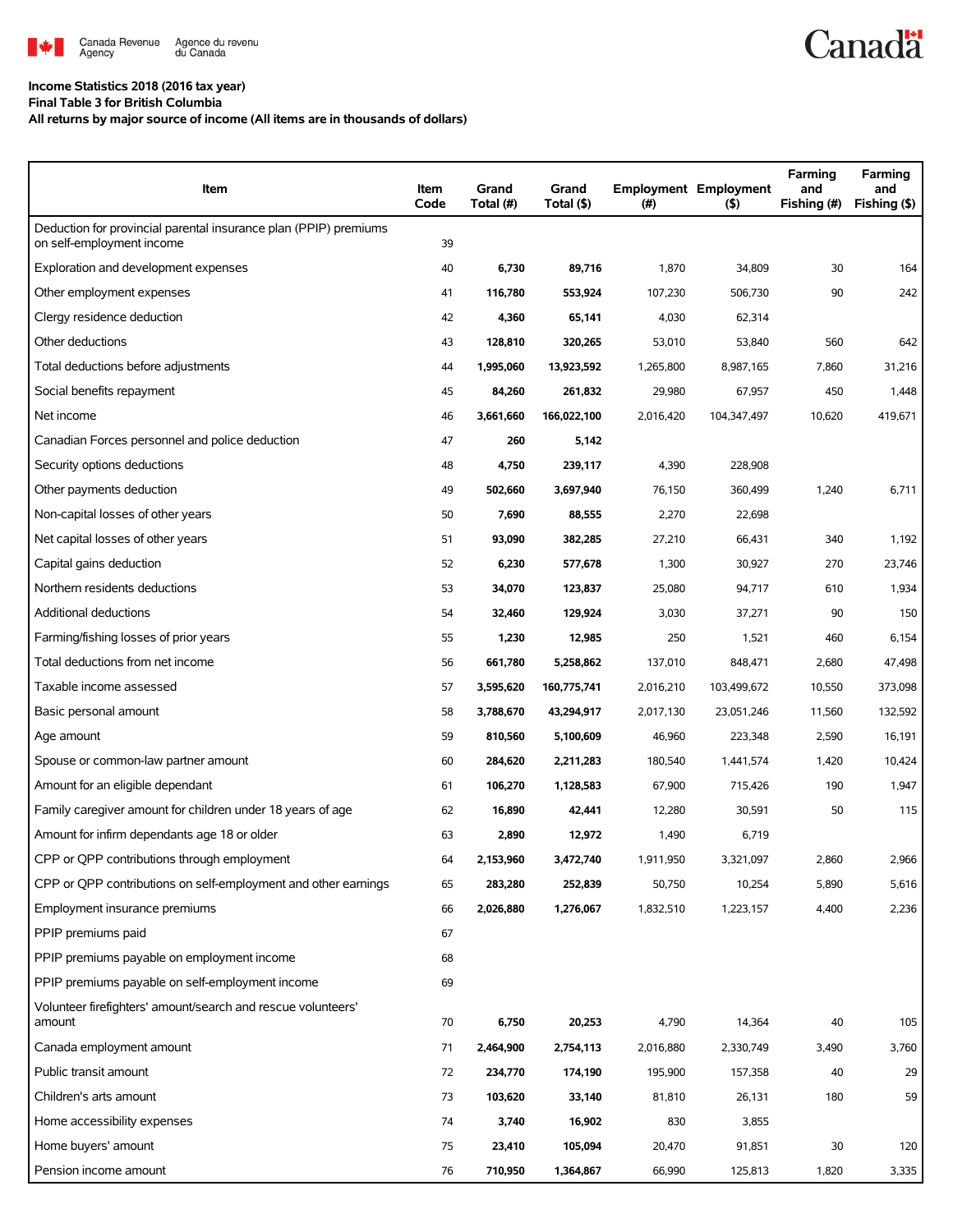

## **Income Statistics 2018 (2016 tax year)**

**Final Table 3 for British Columbia**

**All returns by major source of income (All items are in thousands of dollars)**

| Item                                                              | Item<br>Code | Grand<br>Total (#) | Grand<br>Total (\$) | (#)       | <b>Employment Employment</b><br>(5) | Farming<br>and<br>Fishing (#) | Farming<br>and<br>Fishing (\$) |
|-------------------------------------------------------------------|--------------|--------------------|---------------------|-----------|-------------------------------------|-------------------------------|--------------------------------|
| Caregiver amount                                                  | 77           | 45,860             | 266,219             | 32,370    | 190,125                             | 310                           | 1,861                          |
| Disability amount                                                 | 78           | 121,670            | 974,289             | 18,560    | 149,304                             | 180                           | 1,464                          |
| Disability amount transferred from a dependant                    | 79           | 35,880             | 385,018             | 24,440    | 271,271                             | 110                           | 1,045                          |
| Interest paid on student loans                                    | 80           | 66,850             | 46,384              | 59,880    | 41,012                              | 40                            | 26                             |
| Tuition, education, and textbook amounts                          | 81           | 258,730            | 1,729,279           | 216,780   | 1,415,456                           | 210                           | 1,109                          |
| Tuition, education, and textbook amounts transferred from a child | 82           | 72,890             | 359,185             | 56,590    | 278,914                             | 260                           | 1,331                          |
| Amounts transferred from spouse or common-law partner             | 83           | 165,350            | 933,772             | 39,370    | 204,938                             | 800                           | 4,423                          |
| Medical expenses                                                  | 84           | 518,130            | 1,645,855           | 168,140   | 360.004                             | 2,160                         | 5.864                          |
| Total tax credits on personal amounts                             | 85           | 3,788,740          | 10,140,626          | 2,017,180 | 5,352,990                           | 11,560                        | 29,508                         |
| Allowable charitable donations and government gifts               | 86           | 714,970            | 1,582,620           | 410,280   | 709,679                             | 2,070                         | 7,196                          |
| Eligible cultural and ecological gifts                            | 87           | 850                | 7,833               | 400       | 1,129                               |                               |                                |
| Total tax credit on donations and gifts                           | 88           | 712,620            | 461,730             | 408,400   | 203,015                             | 2,060                         | 2,062                          |
| Total federal non-refundable tax credits                          | 89           | 3,788,740          | 10,602,356          | 2,017,180 | 5,556,005                           | 11,560                        | 31,570                         |
| Federal dividend tax credit                                       | 90           | 599,040            | 1,543,129           | 228,550   | 180,991                             | 1,980                         | 2,951                          |
| Minimum tax carryover                                             | 91           | 6,530              | 19,187              | 1,350     | 6,231                               | 120                           | 307                            |
| Basic federal tax                                                 | 92           | 2,422,940          | 18,786,090          | 1,603,920 | 13,159,948                          | 6,530                         | 37,194                         |
| Federal foreign tax credit                                        | 93           | 267,970            | 322,694             | 98,160    | 155,365                             | 670                           | 258                            |
| Federal political contribution tax credit                         | 94           | 25,210             | 4,461               | 8,180     | 1,462                               | 100                           | 18                             |
| Investment tax credit                                             | 95           | 2,000              | 10,501              | 730       | 4,102                               |                               |                                |
| Labour-sponsored funds tax credit (federally registered)          | 96           | 10                 | 1                   |           |                                     |                               |                                |
| Labour-sponsored funds tax credit (provincially registered)       | 97           | 20                 | 10                  | 20        | 10                                  |                               |                                |
| Alternative minimum tax payable                                   | 98           | 6,480              | 38,316              | 80        | 406                                 | 60                            | 442                            |
| Net federal tax                                                   | 99           | 2,414,000          | 18,459,496          | 1,600,160 | 13,001,549                          | 6,480                         | 36,762                         |
| CPP contributions on self-employment                              | 100          | 283,280            | 505,678             | 50,750    | 20,509                              | 5,890                         | 11,233                         |
| Social Benefits repayment                                         | 101          | 84,260             | 261,832             | 29,980    | 67,957                              | 450                           | 1,448                          |
| Working income tax benefit (WITB)                                 | 102          | 214,370            | 173,841             | 153,020   | 118,839                             | 1,230                         | 1,194                          |
| Children's fitness tax credit                                     | 103          | 215,600            | 18,883              | 171,660   | 14,943                              | 490                           | 39                             |
| Eligible educator school supply tax credit                        | 104          | 6,220              | 422                 | 5,850     | 397                                 |                               |                                |
| Net provincial or territorial tax                                 | 105          | 2,279,090          | 8,041,640           | 1,525,840 | 5,607,462                           | 5,690                         | 15,434                         |
| Total tax payable                                                 | 106          | 2,548,270          | 27,269,263          | 1,630,970 | 18,697,512                          | 8,230                         | 64,877                         |

**Canadä**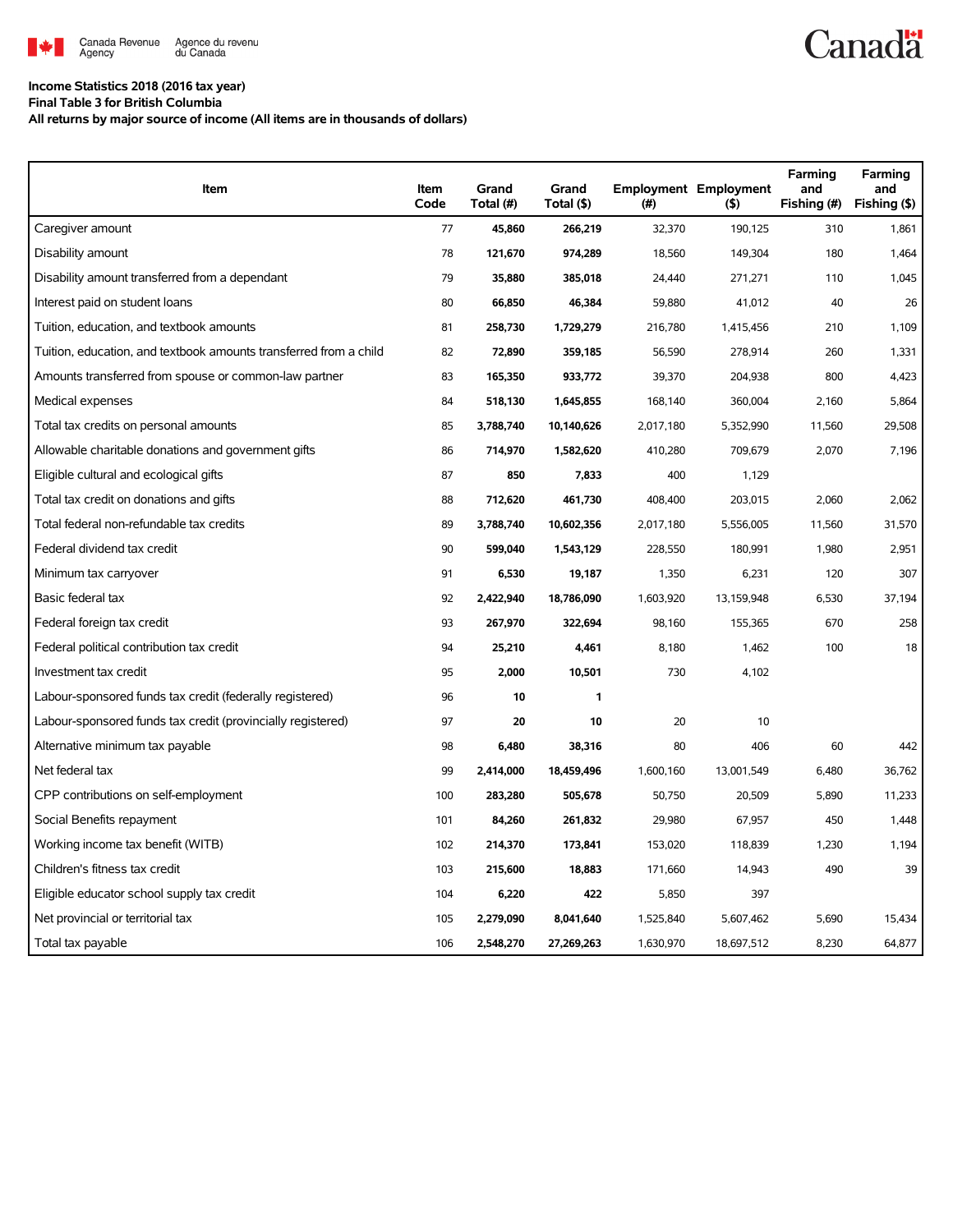| Item                                                                                             | Item<br>Code | Professional<br>Income (#) | $Income($ \$) | <b>Sales</b><br>Professional (self-employment)<br>(# ) | <b>Sales</b><br>(self-employment)<br>(5) | Proprietorship/<br>Partnerships<br>(# ) | Proprietorship/<br>Partnerships<br>(5) |
|--------------------------------------------------------------------------------------------------|--------------|----------------------------|---------------|--------------------------------------------------------|------------------------------------------|-----------------------------------------|----------------------------------------|
| Number of taxable returns                                                                        | $\mathbf{1}$ | 22,630                     |               | 18,470                                                 |                                          | 175,650                                 |                                        |
| Number of non-taxable returns                                                                    | 2            | 2,360                      |               | 2,500                                                  |                                          | 25,860                                  |                                        |
| Total number of returns                                                                          | 3            | 24,990                     |               | 20,980                                                 |                                          | 201,510                                 |                                        |
| Employment income                                                                                | 4            | 5,480                      | 82,501        | 3,960                                                  | 50,943                                   | 42,360                                  | 592,069                                |
| Commissions (from employment)                                                                    | 5            | 100                        | 464           | 250                                                    | 1,805                                    | 1,180                                   | 17,179                                 |
| Other employment income                                                                          | 6            | 1,340                      | 6,777         | 670                                                    | 1,728                                    | 6,640                                   | 20,006                                 |
| Old age security (OAS) pension                                                                   | 7            | 1,980                      | 12,632        | 1,770                                                  | 11,094                                   | 13,750                                  | 85,029                                 |
| CPP or OPP benefits                                                                              | 8            | 3,030                      | 23,947        | 2,750                                                  | 20,018                                   | 23,760                                  | 143,328                                |
| Other pensions and superannuation                                                                | 9            | 1,460                      | 29,755        | 880                                                    | 10,915                                   | 7,670                                   | 114,141                                |
| Elected split-pension amount                                                                     | 10           | 580                        | 4,293         | 410                                                    | 2,662                                    | 3,790                                   | 28,135                                 |
| Universal child care benefit (UCCB)                                                              | 11           | 4,190                      | 4,307         | 3,610                                                  | 3,422                                    | 36,130                                  | 35.131                                 |
| Employment insurance and other benefits                                                          | 12           | 410                        | 2,426         | 300                                                    | 1,791                                    | 4,370                                   | 26,487                                 |
| Taxable amount of dividends from taxable<br>Canadian corporations                                | 13           | 4,730                      | 41,677        | 3,730                                                  | 25,544                                   | 21,010                                  | 124,833                                |
| Interest and other investment income                                                             | 14           | 8,560                      | 20,062        | 6,980                                                  | 9,906                                    | 42,600                                  | 62,259                                 |
| Net partnership income (limited or<br>non-active partners only)                                  | 15           | 230                        | 4,481         |                                                        |                                          |                                         |                                        |
| Net rental income                                                                                | 16           | 2,450                      | 7,890         | 2,950                                                  | 8,378                                    | 18,330                                  | 56,225                                 |
| Taxable capital gains                                                                            | 17           | 3,280                      | 18,418        | 2,760                                                  | 16,744                                   | 15,730                                  | 104,403                                |
| RRSP income                                                                                      | 18           | 1,820                      | 11,292        | 1,780                                                  | 8,392                                    | 15,540                                  | 66,735                                 |
| Other income                                                                                     | 19           | 4,430                      | 23,849        | 3,060                                                  | 8,584                                    | 19,320                                  | 54,839                                 |
| Net business income                                                                              | 20           | 1,030                      | 3,301         | 1,230                                                  | 4,995                                    | 198,490                                 | 5,236,765                              |
| Net professional income                                                                          | 21           | 24,740                     | 1,488,528     | 250                                                    | 1,109                                    | 1,050                                   | 8,540                                  |
| Net commission income                                                                            | 22           | 250                        | 1,098         | 20,750                                                 | 963,162                                  | 1,740                                   | 13,851                                 |
| Net farming income                                                                               | 23           | 150                        | $-425$        | 100                                                    | $-565$                                   | 2,050                                   | $-9,235$                               |
| Net fishing income                                                                               | 24           |                            |               |                                                        |                                          | 120                                     | 1,002                                  |
| Workers' compensation benefits                                                                   | 25           | 120                        | 687           | 160                                                    | 990                                      | 2,990                                   | 18,712                                 |
| Social assistance payments                                                                       | 26           | 100                        | 487           | 70                                                     | 363                                      | 1,170                                   | 5,897                                  |
| Net federal supplements                                                                          | 27           | 260                        | 1,009         | 330                                                    | 1,278                                    | 3,970                                   | 15,600                                 |
| Total income assessed                                                                            | 28           | 24,950                     | 1,790,496     | 20,950                                                 | 1,153,905                                | 201,000                                 | 6,828,771                              |
| Registered pension plan (RPP) deduction                                                          | 29           | 550                        | 1,200         | 250                                                    | 476                                      | 3,270                                   | 7,091                                  |
| RRSP/PRPP deduction                                                                              | 30           | 8,740                      | 119,018       | 5,750                                                  | 81,987                                   | 35,490                                  | 272,334                                |
| Deduction for elected split-pension amount                                                       | 31           | 660                        | 7,893         | 330                                                    | 2,733                                    | 2,990                                   | 25,577                                 |
| Annual union, professional, or like dues                                                         | 32           | 2,470                      | 2,104         | 830                                                    | 492                                      | 10,400                                  | 4,600                                  |
| Child care expenses                                                                              | 33           | 1,810                      | 9,054         | 1,120                                                  | 4,973                                    | 9,790                                   | 35,520                                 |
| Business investment loss                                                                         | 34           | 20                         | 315           | 20                                                     | 529                                      | 80                                      | 1,894                                  |
| Moving expenses                                                                                  | 35           | 370                        | 3,276         | 80                                                     | 770                                      | 940                                     | 5,499                                  |
| Support payments made                                                                            | 36           | 160                        | 6,509         | 60                                                     | 1,448                                    | 350                                     | 4,617                                  |
| Carrying charges and interest expenses                                                           | 37           | 2,680                      | 10,430        | 2,080                                                  | 6,283                                    | 11,130                                  | 32,830                                 |
| Deduction for CPP/OPP contributions on<br>self-employment and other earnings                     | 38           | 20,760                     | 29,165        | 17,020                                                 | 23,917                                   | 164,110                                 | 173,646                                |
| Deduction for provincial parental insurance<br>plan (PPIP) premiums on self-employment<br>income | 39           |                            |               |                                                        |                                          |                                         |                                        |
| Exploration and development expenses                                                             | 40           | 110                        | 1,198         |                                                        |                                          | 200                                     | 2,186                                  |
| Other employment expenses                                                                        | 41           | 410                        | 1,972         | 530                                                    | 6,320                                    | 1,590                                   | 7,864                                  |
| Clergy residence deduction                                                                       | 42           | 10                         | 92            |                                                        |                                          | 60                                      | 662                                    |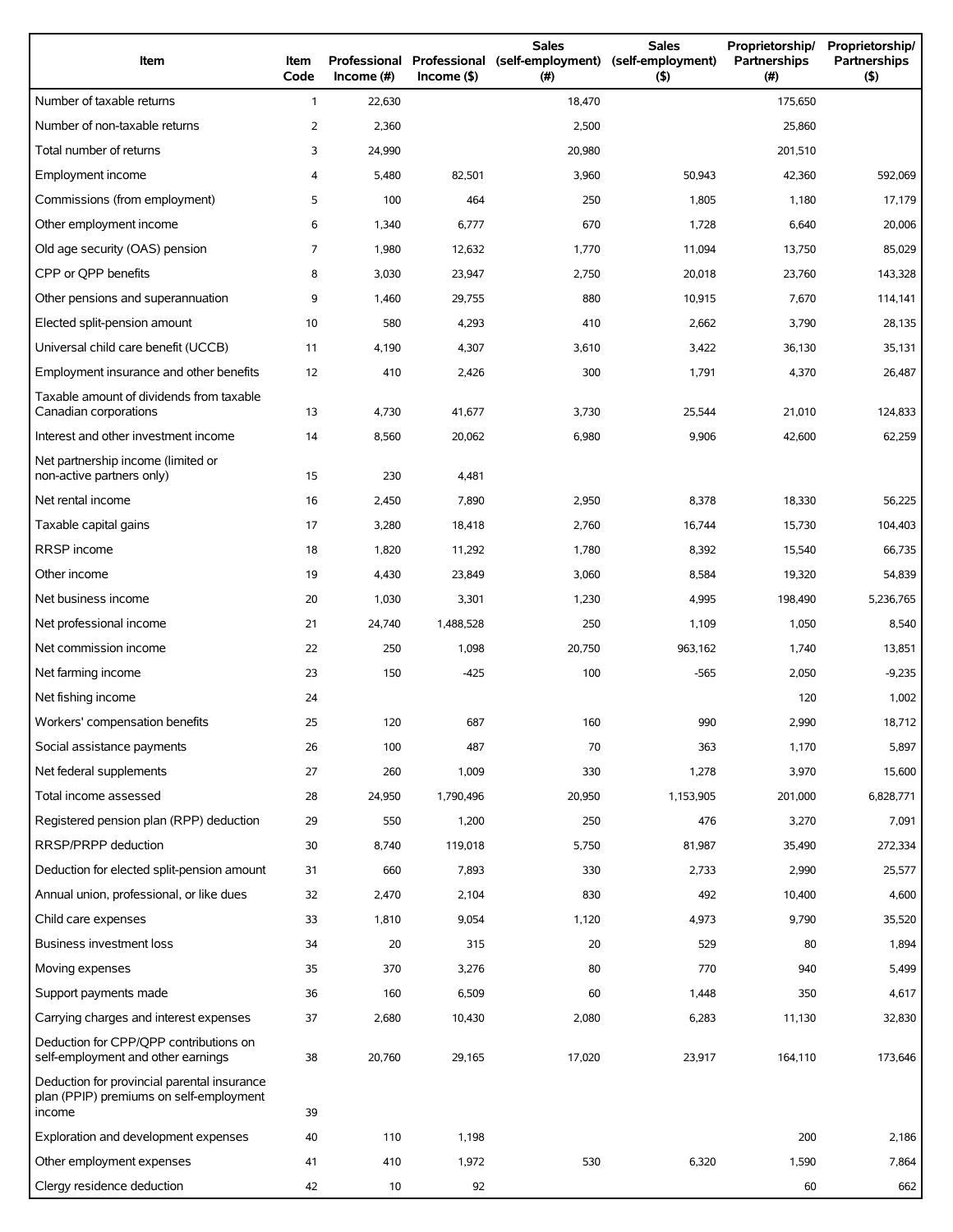| Item                                                                   | <b>Item</b><br>Code | Income (#) | Income(S) | <b>Sales</b><br>Professional Professional (self-employment) (self-employment)<br>(# ) | <b>Sales</b><br>(5) | Proprietorship/<br>Partnerships<br>(# ) | Proprietorship/<br><b>Partnerships</b><br>(5) |
|------------------------------------------------------------------------|---------------------|------------|-----------|---------------------------------------------------------------------------------------|---------------------|-----------------------------------------|-----------------------------------------------|
| Other deductions                                                       | 43                  | 630        | 629       | 580                                                                                   | 360                 | 4,220                                   | 5,256                                         |
| Total deductions before adjustments                                    | 44                  | 22,490     | 192,879   | 18,270                                                                                | 130,831             | 174,330                                 | 579.730                                       |
| Social benefits repayment                                              | 45                  | 670        | 2,977     | 520                                                                                   | 2,121               | 1,550                                   | 5,416                                         |
| Net income                                                             | 46                  | 24,520     | 1,599,450 | 20,480                                                                                | 1,025,776           | 195,910                                 | 6,316,363                                     |
| Canadian Forces personnel and police<br>deduction                      | 47                  |            |           |                                                                                       |                     |                                         |                                               |
| Security options deductions                                            | 48                  |            |           |                                                                                       |                     | 30                                      | 582                                           |
| Other payments deduction                                               | 49                  | 470        | 2,183     | 550                                                                                   | 2,627               | 7,940                                   | 40,168                                        |
| Non-capital losses of other years                                      | 50                  |            |           |                                                                                       |                     | 2,230                                   | 24,611                                        |
| Net capital losses of other years                                      | 51                  | 810        | 2,654     | 690                                                                                   | 2,665               | 3,110                                   | 9,438                                         |
| Capital gains deduction                                                | 52                  | 20         | 820       | 20                                                                                    | 644                 | 150                                     | 5,218                                         |
| Northern residents deductions                                          | 53                  | 80         | 209       | 50                                                                                    | 157                 | 1,480                                   | 4,825                                         |
| <b>Additional deductions</b>                                           | 54                  | 100        | 643       |                                                                                       |                     | 510                                     | 4,275                                         |
| Farming/fishing losses of prior years                                  | 55                  |            |           |                                                                                       |                     | 90                                      | 1,021                                         |
| Total deductions from net income                                       | 56                  | 1,620      | 7,942     | 1,660                                                                                 | 9,848               | 14,920                                  | 90,202                                        |
| Taxable income assessed                                                | 57                  | 24,510     | 1,591,589 | 20,460                                                                                | 1,016,037           | 195,700                                 | 6,228,145                                     |
| Basic personal amount                                                  | 58                  | 24,990     | 285,721   | 20,980                                                                                | 240,170             | 201,510                                 | 2,305,459                                     |
| Age amount                                                             | 59                  | 1,850      | 9,853     | 1,720                                                                                 | 9,303               | 15,620                                  | 97,502                                        |
| Spouse or common-law partner amount                                    | 60                  | 1,930      | 15,107    | 2,220                                                                                 | 16,828              | 23,280                                  | 175,499                                       |
| Amount for an eligible dependant                                       | 61                  | 700        | 7,454     | 720                                                                                   | 7,722               | 6,920                                   | 74,140                                        |
| Family caregiver amount for children<br>under 18 years of age          | 62                  | 140        | 372       | 110                                                                                   | 267                 | 1,210                                   | 3,033                                         |
| Amount for infirm dependants age 18 or<br>older                        | 63                  |            |           | 20                                                                                    | 118                 | 190                                     | 885                                           |
| CPP or QPP contributions through<br>employment                         | 64                  | 4,850      | 3,162     | 3,510                                                                                 | 2,025               | 38,340                                  | 22,487                                        |
| CPP or OPP contributions on<br>self-employment and other earnings      | 65                  | 20,760     | 29,165    | 17,020                                                                                | 23,917              | 164,110                                 | 173,646                                       |
| Employment insurance premiums                                          | 66                  | 3,680      | 1,134     | 2,570                                                                                 | 682                 | 30,670                                  | 8,545                                         |
| PPIP premiums paid                                                     | 67                  |            |           |                                                                                       |                     |                                         |                                               |
| PPIP premiums payable on employment<br>income                          | 68                  |            |           |                                                                                       |                     |                                         |                                               |
| PPIP premiums payable on<br>self-employment income                     | 69                  |            |           |                                                                                       |                     |                                         |                                               |
| Volunteer firefighters' amount/search and<br>rescue volunteers' amount | 70                  | 40         | 126       | 30                                                                                    | 75                  | 460                                     | 1,371                                         |
| Canada employment amount                                               | 71                  | 6,440      | 6,513     | 4,470                                                                                 | 4,609               | 46,730                                  | 48,882                                        |
| Public transit amount                                                  | 72                  | 1,410      | 857       | 600                                                                                   | 357                 | 4,640                                   | 2,845                                         |
| Children's arts amount                                                 | 73                  | 1,530      | 526       | 1,110                                                                                 | 357                 | 6,160                                   | 1,957                                         |
| Home accessibility expenses                                            | 74                  | 20         | 112       |                                                                                       |                     | 60                                      | 335                                           |
| Home buyers' amount                                                    | 75                  | 230        | 1,041     | 120                                                                                   | 574                 | 1,050                                   | 4,833                                         |
| Pension income amount                                                  | 76                  | 1,930      | 3,655     | 1,210                                                                                 | 2,213               | 10,710                                  | 19,833                                        |
| Caregiver amount                                                       | 77                  | 240        | 1,419     | 560                                                                                   | 3,347               | 3,810                                   | 22,706                                        |
| Disability amount                                                      | 78                  | 180        | 1,426     | 130                                                                                   | 1,040               | 1,690                                   | 13,524                                        |
| Disability amount transferred from a<br>dependant                      | 79                  | 250        | 2,697     | 280                                                                                   | 2,856               | 2,120                                   | 22,549                                        |
| Interest paid on student loans                                         | 80                  | 920        | 1,073     | 210                                                                                   | 151                 | 2,500                                   | 1,949                                         |
| Tuition, education, and textbook amounts                               | 81                  | 2,330      | 30,719    | 1,500                                                                                 | 9,338               | 9,710                                   | 61,407                                        |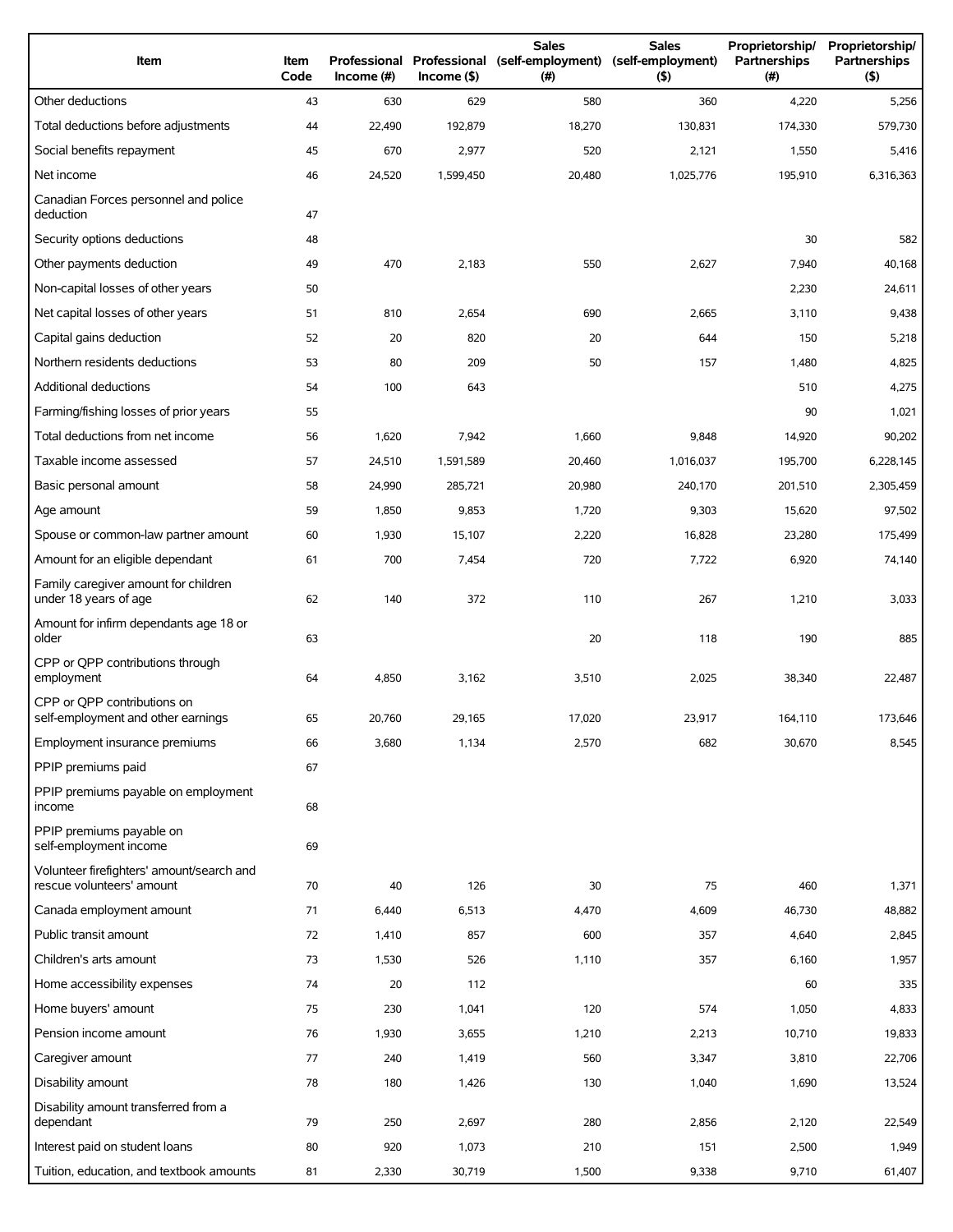| Item                                                                 | <b>Item</b><br>Code | Income $(\#)$ | $Income($ \$) | <b>Sales</b><br>Professional Professional (self-employment) (self-employment)<br>(#) | <b>Sales</b><br>(5) | Proprietorship/<br>Partnerships<br>(#) | Proprietorship/<br><b>Partnerships</b><br>(5) |
|----------------------------------------------------------------------|---------------------|---------------|---------------|--------------------------------------------------------------------------------------|---------------------|----------------------------------------|-----------------------------------------------|
| Tuition, education, and textbook amounts<br>transferred from a child | 82                  | 820           | 4,448         | 820                                                                                  | 4,229               | 4,180                                  | 20,385                                        |
| Amounts transferred from spouse or<br>common-law partner             | 83                  | 500           | 2,479         | 570                                                                                  | 3,204               | 5.860                                  | 31,774                                        |
| Medical expenses                                                     | 84                  | 4,970         | 13,554        | 3,280                                                                                | 8,107               | 35,590                                 | 72,149                                        |
| Total tax credits on personal amounts                                | 85                  | 24,990        | 63,437        | 20,980                                                                               | 51,238              | 201,510                                | 478,230                                       |
| Allowable charitable donations and<br>government gifts               | 86                  | 7,220         | 20,342        | 5,560                                                                                | 13,956              | 31,580                                 | 64,670                                        |
| Eligible cultural and ecological gifts                               | 87                  |               |               |                                                                                      |                     |                                        |                                               |
| Total tax credit on donations and gifts                              | 88                  | 7,220         | 6,020         | 5,560                                                                                | 4,019               | 31,500                                 | 18,407                                        |
| Total federal non-refundable tax credits                             | 89                  | 24,990        | 69,457        | 20,980                                                                               | 55,257              | 201,510                                | 496,637                                       |
| Federal dividend tax credit                                          | 90                  | 4,280         | 5,209         | 3,260                                                                                | 2,937               | 17,240                                 | 14,371                                        |
| Minimum tax carryover                                                | 91                  | 60            | 358           | 30                                                                                   | 140                 | 210                                    | 771                                           |
| Basic federal tax                                                    | 92                  | 16,980        | 270,935       | 13,820                                                                               | 141,436             | 120,430                                | 639,262                                       |
| Federal foreign tax credit                                           | 93                  | 2,460         | 4,157         | 1,340                                                                                | 219                 | 7,300                                  | 20,392                                        |
| Federal political contribution tax credit                            | 94                  | 400           | 78            | 140                                                                                  | 28                  | 940                                    | 158                                           |
| Investment tax credit                                                | 95                  | 40            | 153           | 30                                                                                   | 55                  | 200                                    | 665                                           |
| Labour-sponsored funds tax credit<br>(federally registered)          | 96                  |               |               |                                                                                      |                     |                                        |                                               |
| Labour-sponsored funds tax credit<br>(provincially registered)       | 97                  |               |               |                                                                                      |                     |                                        |                                               |
| Alternative minimum tax payable                                      | 98                  |               |               |                                                                                      |                     | 70                                     | 247                                           |
| Net federal tax                                                      | 99                  | 16,950        | 267,419       | 13,810                                                                               | 141,143             | 120,230                                | 623,025                                       |
| CPP contributions on self-employment                                 | 100                 | 20,760        | 58,329        | 17,020                                                                               | 47,835              | 164,110                                | 347,293                                       |
| Social Benefits repayment                                            | 101                 | 670           | 2,977         | 520                                                                                  | 2,121               | 1,550                                  | 5,416                                         |
| Working income tax benefit (WITB)                                    | 102                 | 3,250         | 3,078         | 2,950                                                                                | 2,915               | 40,960                                 | 40,369                                        |
| Children's fitness tax credit                                        | 103                 | 2,520         | 244           | 1,970                                                                                | 179                 | 13,810                                 | 1,215                                         |
| Eligible educator school supply tax credit                           | 104                 |               |               |                                                                                      |                     | 70                                     | 5                                             |
| Net provincial or territorial tax                                    | 105                 | 15,020        | 120,433       | 12,300                                                                               | 61,964              | 95,200                                 | 255.357                                       |
| Total tax payable                                                    | 106                 | 22,630        | 449,294       | 18,470                                                                               | 253,100             | 175,650                                | 1,231,479                                     |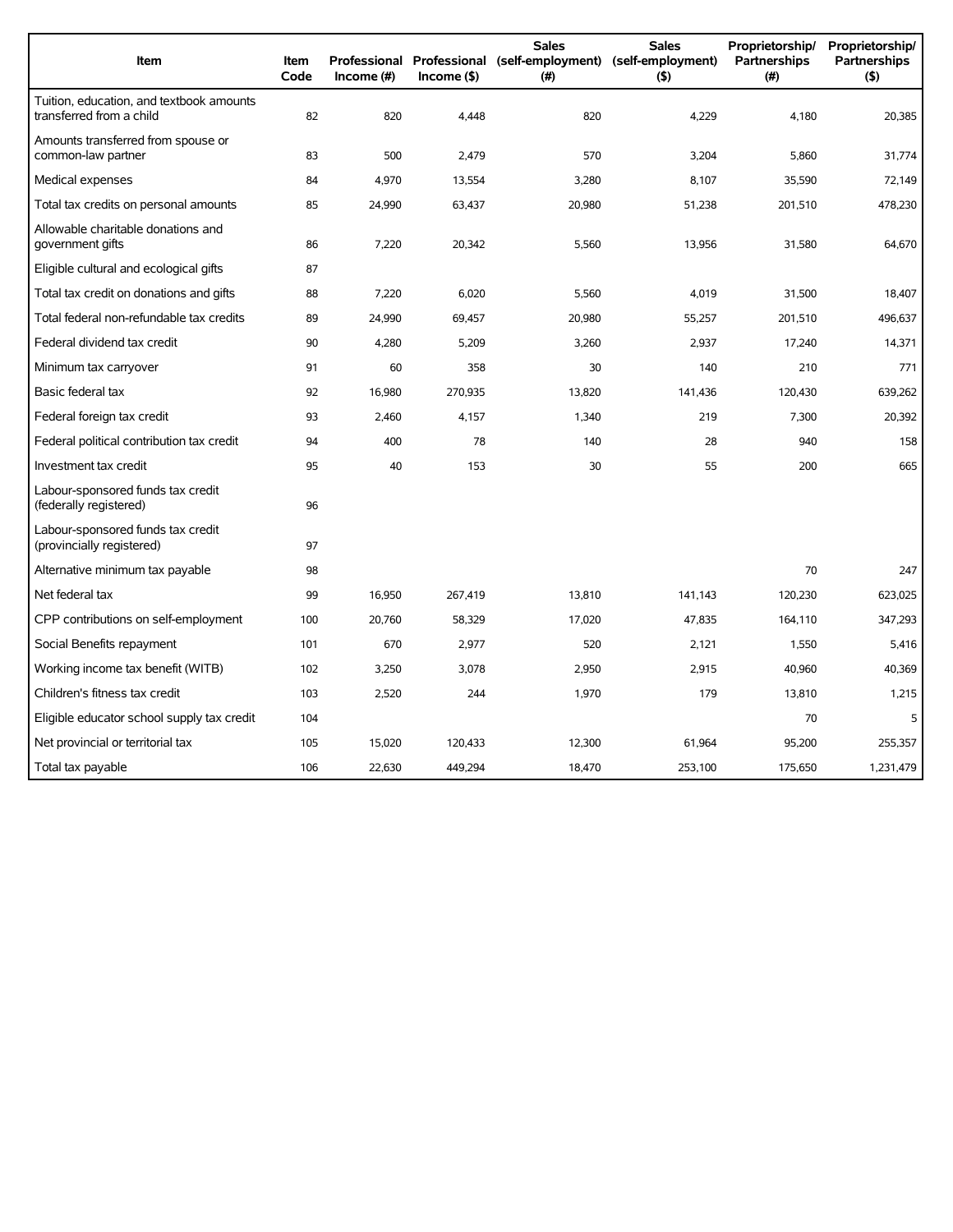| Item                                                                                          | Item<br>Code   | (#)     | Investment Investment<br>(5) | <b>Pension</b><br>(#) | Pension<br>(5) | Social<br><b>Benefits</b><br>(#) | Social<br><b>Benefits</b><br>(5) |
|-----------------------------------------------------------------------------------------------|----------------|---------|------------------------------|-----------------------|----------------|----------------------------------|----------------------------------|
| Number of taxable returns                                                                     | $\mathbf{1}$   | 180,810 |                              | 430,040               |                | 35,440                           |                                  |
| Number of non-taxable returns                                                                 | $\overline{2}$ | 91,280  |                              | 302,750               |                | 271,420                          |                                  |
| Total number of returns                                                                       | 3              | 272,090 |                              | 732,800               |                | 306,850                          |                                  |
| Employment income                                                                             | 4              | 78,810  | 2,145,318                    | 64,470                | 576,568        | 65,230                           | 371,781                          |
| Commissions (from employment)                                                                 | 5              | 1,350   | 21,426                       | 760                   | 2,692          | 1,110                            | 2,120                            |
| Other employment income                                                                       | 6              | 16,230  | 86,286                       | 148,950               | 168,815        | 5,480                            | 10,569                           |
| Old age security (OAS) pension                                                                | 7              | 59,540  | 365,549                      | 589,660               | 3,877,134      | 79,110                           | 265,303                          |
| CPP or OPP benefits                                                                           | 8              | 77,010  | 535,561                      | 684,940               | 5,387,435      | 67,220                           | 143,095                          |
| Other pensions and superannuation                                                             | 9              | 43,850  | 762,107                      | 503,800               | 10,866,645     | 7,230                            | 31,797                           |
| Elected split-pension amount                                                                  | 10             | 13,470  | 104,380                      | 129,070               | 1,593,686      | 760                              | 3,707                            |
| Universal child care benefit (UCCB)                                                           | 11             | 34,250  | 33,473                       | 7,240                 | 4,687          | 97,870                           | 124,138                          |
| Employment insurance and other benefits                                                       | 12             | 5,800   | 48,769                       | 6,330                 | 35,541         | 50,290                           | 653,408                          |
| Taxable amount of dividends from taxable Canadian corporations                                | 13             | 176,990 | 10,365,989                   | 207,960               | 738,083        | 9,790                            | 11,162                           |
| Interest and other investment income                                                          | 14             | 177,330 | 1,556,898                    | 345,530               | 648,705        | 31,850                           | 20,861                           |
| Net partnership income (limited or non-active partners only)                                  | 15             | 3,770   | 35,854                       | 2,030                 | 981            |                                  |                                  |
| Net rental income                                                                             | 16             | 98,740  | 1,064,105                    | 30,350                | 70,953         | 2,600                            | 3,917                            |
| Taxable capital gains                                                                         | 17             | 101,550 | 4,398,888                    | 154,370               | 383,882        | 7,040                            | 7,893                            |
| RRSP income                                                                                   | 18             | 18,890  | 146,785                      | 60,570                | 379,966        | 9,690                            | 23,336                           |
| Other income                                                                                  | 19             | 82,990  | 424,629                      | 164,580               | 343,282        | 14,860                           | 28,072                           |
| Net business income                                                                           | 20             | 22,610  | 152,182                      | 26,170                | 61,754         | 5,620                            | 8,702                            |
| Net professional income                                                                       | 21             | 4,140   | 42,470                       | 4,700                 | 19,684         | 760                              | 1,377                            |
| Net commission income                                                                         | 22             | 4,260   | 29,757                       | 2,330                 | 3,701          | 1,220                            | 1,045                            |
| Net farming income                                                                            | 23             | 3,950   | $-15,878$                    | 4,920                 | $-15,074$      | 290                              | $-1,191$                         |
| Net fishing income                                                                            | 24             | 240     | 2,502                        | 240                   | 538            | 220                              | 984                              |
| Workers' compensation benefits                                                                | 25             | 2,740   | 24,597                       | 15,950                | 119,685        | 17,900                           | 422,118                          |
| Social assistance payments                                                                    | 26             | 430     | 2,343                        | 8,710                 | 26,136         | 131,640                          | 1,133,564                        |
| Net federal supplements                                                                       | 27             | 8,530   | 33,882                       | 176,120               | 628,144        | 80,060                           | 879,680                          |
| Total income assessed                                                                         | 28             | 272,040 | 22,375,637                   | 732,800               | 25,933,234     | 306,850                          | 4,149,497                        |
| Registered pension plan (RPP) deduction                                                       | 29             | 7,290   | 20,480                       | 8,430                 | 11,160         | 6,380                            | 5,697                            |
| RRSP/PRPP deduction                                                                           | 30             | 39,410  | 442,938                      | 30,220                | 187,419        | 8,470                            | 15,234                           |
| Deduction for elected split-pension amount                                                    | 31             | 13,500  | 121,344                      | 132,610               | 1,492,264      | 970                              | 4,978                            |
| Annual union, professional, or like dues                                                      | 32             | 16,350  | 8,511                        | 30,180                | 7,000          | 14,110                           | 3,357                            |
| Child care expenses                                                                           | 33             | 6,130   | 29,231                       | 430                   | 738            | 6,290                            | 14,062                           |
| Business investment loss                                                                      | 34             | 170     | 7,949                        | 180                   | 3,964          |                                  |                                  |
| Moving expenses                                                                               | 35             | 600     | 4,020                        | 430                   | 2,108          | 350                              | 748                              |
| Support payments made                                                                         | 36             | 760     | 28,701                       | 1,250                 | 11,675         | 90                               | 484                              |
| Carrying charges and interest expenses                                                        | 37             | 89,200  | 527,720                      | 157,010               | 219,569        | 5,170                            | 3,257                            |
| Deduction for CPP/QPP contributions on self-employment and other<br>earnings                  | 38             | 15,060  | 7,572                        | 5,320                 | 1,527          | 1,960                            | 313                              |
| Deduction for provincial parental insurance plan (PPIP) premiums on<br>self-employment income | 39             |         |                              |                       |                |                                  |                                  |
| Exploration and development expenses                                                          | 40             | 2,330   | 42,782                       | 1,880                 | 4,041          |                                  |                                  |
| Other employment expenses                                                                     | 41             | 2,690   | 14,892                       | 2,300                 | 7,796          | 1,050                            | 4,528                            |
| Clergy residence deduction                                                                    | 42             | 70      | 821                          | 140                   | 905            |                                  |                                  |
| Other deductions                                                                              | 43             | 20,900  | 27,183                       | 36,150                | 168,013        | 8,740                            | 7,678                            |
| Total deductions before adjustments                                                           | 44             | 142,410 | 1,284,425                    | 293,180               | 2,118,681      | 38,430                           | 61,379                           |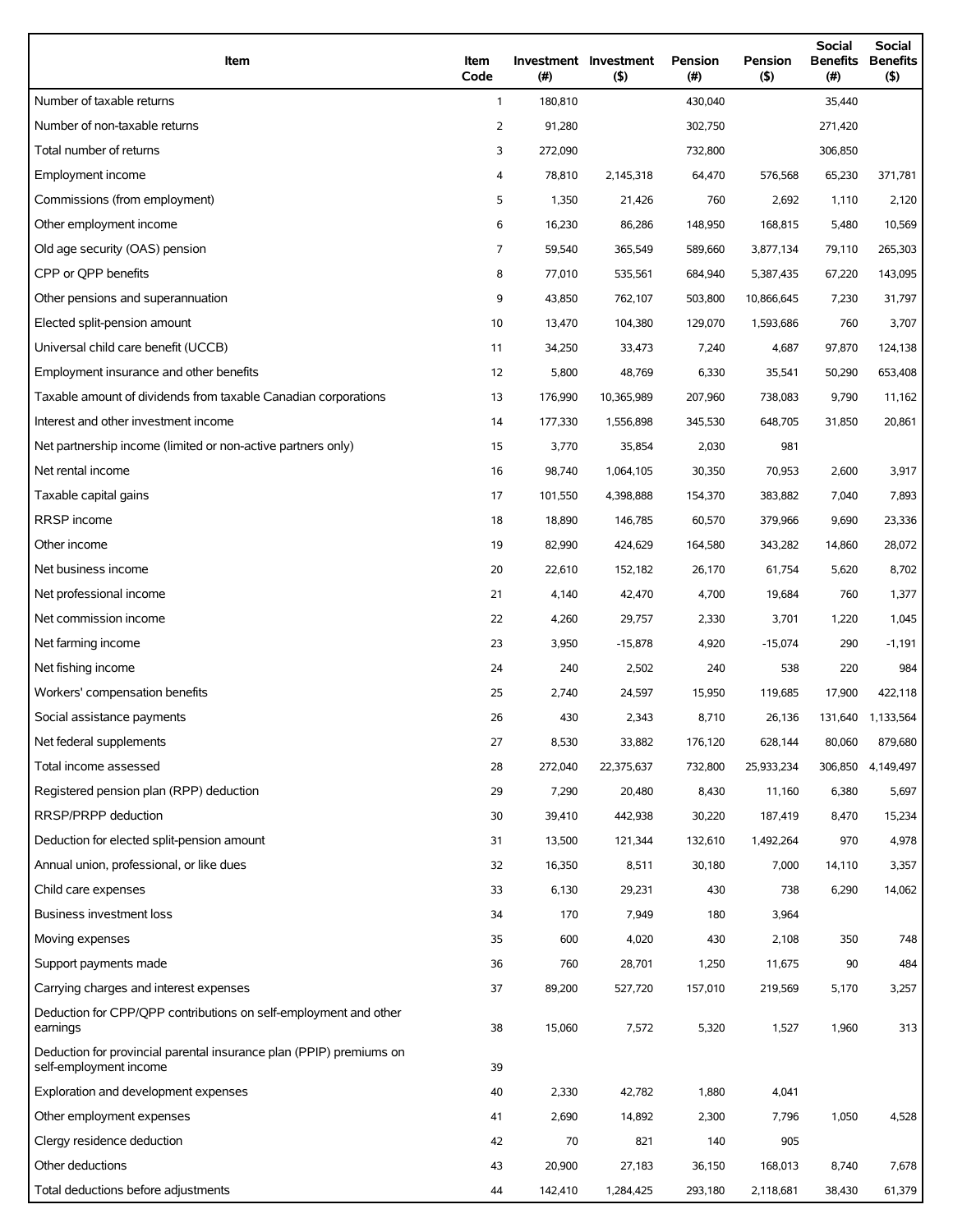| Item                                                                | <b>Item Code</b> | $(\#)$  | Investment Investment<br>$($ \$) | Pension (#) | Pension (\$) | <b>Social</b><br>(#) | <b>Social</b><br><b>Benefits Benefits</b><br>(\$) |
|---------------------------------------------------------------------|------------------|---------|----------------------------------|-------------|--------------|----------------------|---------------------------------------------------|
| Social benefits repayment                                           | 45               | 23,590  | 107,284                          | 23,480      | 61,231       | 330                  | 591                                               |
| Net income                                                          | 46               | 269,530 | 21,010,029                       | 732,410     | 23,759,337   | 306,070              | 4,089,390                                         |
| Canadian Forces personnel and police deduction                      | 47               |         |                                  |             |              |                      |                                                   |
| Security options deductions                                         | 48               | 160     | 7,047                            |             |              | 10                   | 27                                                |
| Other payments deduction                                            | 49               | 11,210  | 59,627                           | 197,050     | 773,948      |                      | 204,340 2,435,358                                 |
| Non-capital losses of other years                                   | 50               |         |                                  | 610         | 4,190        |                      |                                                   |
| Net capital losses of other years                                   | 51               | 24,480  | 232,114                          | 32,810      | 56,227       | 520                  | 689                                               |
| Capital gains deduction                                             | 52               | 3,750   | 511,300                          | 570         | 2,988        | 40                   | 148                                               |
| Northern residents deductions                                       | 53               | 1,590   | 4,949                            | 3,480       | 12,112       | 1,250                | 3,407                                             |
| Additional deductions                                               | 54               | 2,420   | 8,583                            | 24,330      | 70,802       |                      |                                                   |
| Farming/fishing losses of prior years                               | 55               | 240     | 3,485                            | 150         | 553          |                      |                                                   |
| Total deductions from net income                                    | 56               | 42,170  | 848,624                          | 247,910     | 921,407      | 205,640              | 2,442,472                                         |
| Taxable income assessed                                             | 57               | 269,200 | 20,164,010                       | 731,900     | 22,839,228   | 241,460              | 1,651,055                                         |
| Basic personal amount                                               | 58               | 272,070 | 3,108,148                        | 732,790     | 8,397,639    | 306,850              | 3,512,580                                         |
| Age amount                                                          | 59               | 49,560  | 257,592                          | 591,460     | 3,794,856    | 81,160               | 571,050                                           |
| Spouse or common-law partner amount                                 | 60               | 19,310  | 150,143                          | 25,800      | 133,254      | 17,400               | 151,414                                           |
| Amount for an eligible dependant                                    | 61               | 3,500   | 36,677                           | 2,540       | 21,418       | 20,330               | 227,238                                           |
| Family caregiver amount for children under 18 years of age          | 62               | 770     | 1,864                            | 310         | 760          | 1,680                | 4,509                                             |
| Amount for infirm dependants age 18 or older                        | 63               | 250     | 1,101                            | 740         | 2,881        | 80                   | 472                                               |
| CPP or QPP contributions through employment                         | 64               | 64,270  | 66,606                           | 37,680      | 15,538       | 60,100               | 18,408                                            |
| CPP or QPP contributions on self-employment and other earnings      | 65               | 15,060  | 7,572                            | 5,320       | 1,527        | 1,960                | 313                                               |
| Employment insurance premiums                                       | 66               | 37,460  | 14,142                           | 41,460      | 9,459        | 48,190               | 8,361                                             |
| PPIP premiums paid                                                  | 67               |         |                                  |             |              |                      |                                                   |
| PPIP premiums payable on employment income                          | 68               |         |                                  |             |              |                      |                                                   |
| PPIP premiums payable on self-employment income                     | 69               |         |                                  |             |              |                      |                                                   |
| Volunteer firefighters' amount/search and rescue volunteers' amount | 70               | 260     | 774                              | 900         | 2,691        | 130                  | 396                                               |
| Canada employment amount                                            | 71               | 89,830  | 97,492                           | 195,290     | 158,645      | 68,030               | 69,207                                            |
| Public transit amount                                               | 72               | 5,280   | 2,575                            | 10,830      | 4,188        | 6,080                | 2,297                                             |
| Children's arts amount                                              | 73               | 8,690   | 2,959                            | 530         | 154          | 2,440                | 634                                               |
| Home accessibility expenses                                         | 74               | 320     | 1,716                            | 2,350       | 10,111       | 60                   | 291                                               |
| Home buyers' amount                                                 | 75               | 560     | 2,604                            | 350         | 1,456        | 400                  | 1,652                                             |
| Pension income amount                                               | 76               | 52,010  | 98,042                           | 553,720     | 1,072,608    | 7,700                | 11,311                                            |
| Caregiver amount                                                    | 77               | 3,130   | 17,959                           | 3,750       | 19,587       | 850                  | 4,799                                             |
| Disability amount                                                   | 78               | 7,220   | 57,893                           | 71,620      | 572,131      | 16,980               | 135,755                                           |
| Disability amount transferred from a dependant                      | 79               | 2,030   | 19,129                           | 3,710       | 29,961       | 2,150                | 27,166                                            |
| Interest paid on student loans                                      | 80               | 890     | 742                              | 170         | 90           | 1,870                | 1,074                                             |
| Tuition, education, and textbook amounts                            | 81               | 14,150  | 143,345                          | 2,700       | 4,687        | 4,020                | 15,904                                            |
| Tuition, education, and textbook amounts transferred from a child   | 82               | 6,400   | 31,891                           | 2,440       | 11,464       | 250                  | 981                                               |
| Amounts transferred from spouse or common-law partner               | 83               | 9,510   | 53,209                           | 74,210      | 397,408      | 26,530               | 186,156                                           |
| Medical expenses                                                    | 84               | 43,600  | 242,063                          | 229,850     | 864,508      | 14,610               | 22,298                                            |
| Total tax credits on personal amounts                               | 85               | 272,070 | 662,472                          | 732,790     | 2,329,055    | 306,850              | 746,148                                           |
| Allowable charitable donations and government gifts                 | 86               | 59,650  | 435,816                          | 179,290     | 281,258      | 5,840                | 4,478                                             |
| Eligible cultural and ecological gifts                              | 87               | 70      | 4,333                            | 300         | 1,622        | 20                   | 10                                                |
| Total tax credit on donations and gifts                             | 88               | 59,590  | 135,294                          | 179,080     | 78,045       | 5,790                | 1,193                                             |
| Total federal non-refundable tax credits                            | 89               | 272,070 | 797,767                          | 732,790     | 2,407,100    | 306,850              | 747,342                                           |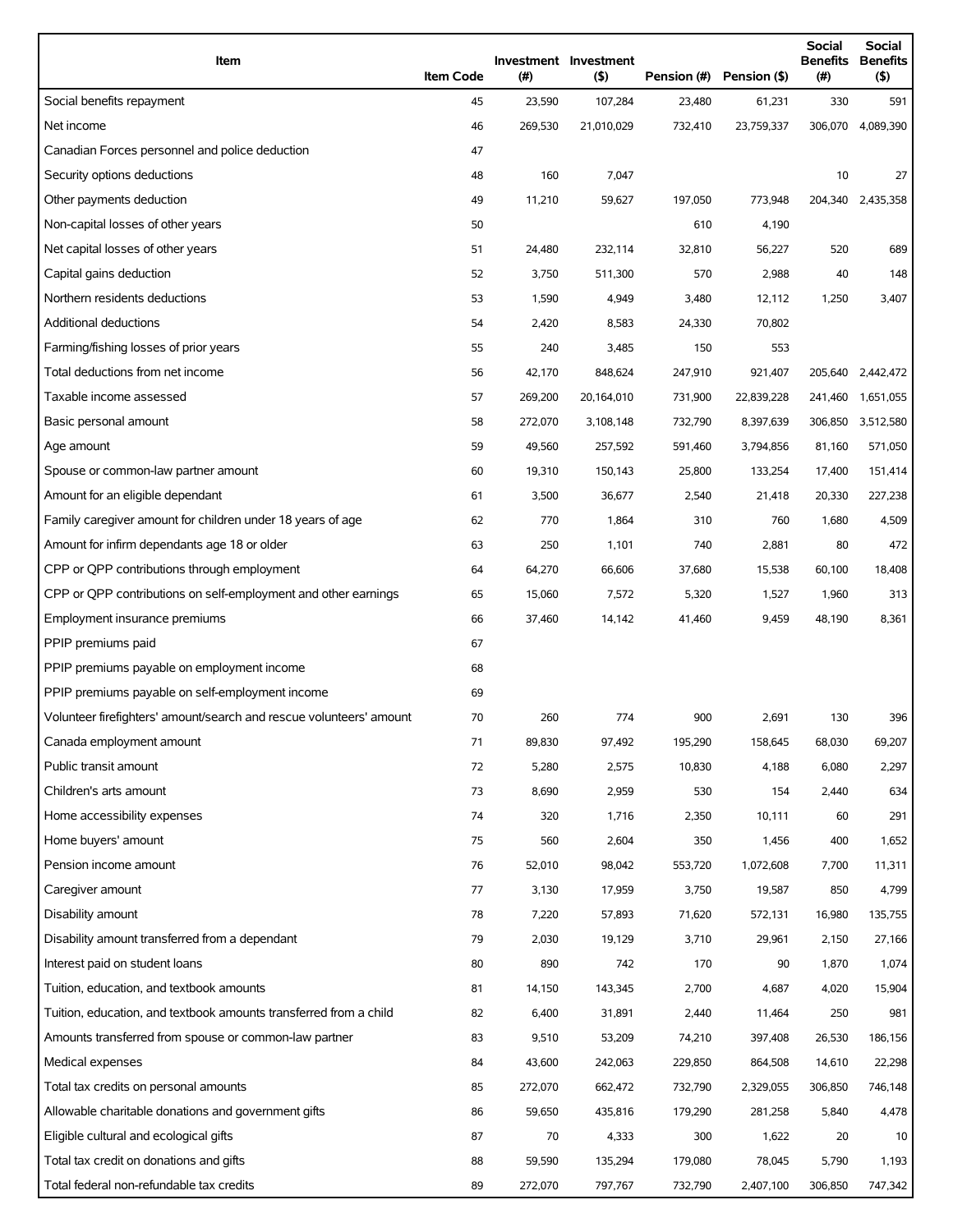| Item                                                        | <b>Item Code</b> | (#)     | Investment Investment<br>(5) | Pension (#) | Pension (\$) | <b>Social</b><br><b>Benefits</b><br>(#) | <b>Social</b><br><b>Benefits</b><br>(5) |
|-------------------------------------------------------------|------------------|---------|------------------------------|-------------|--------------|-----------------------------------------|-----------------------------------------|
| Federal dividend tax credit                                 | 90               | 153,880 | 1,224,745                    | 170,580     | 98,123       | 3,350                                   | 631                                     |
| Minimum tax carryover                                       | 91               | 3,770   | 8,644                        | 680         | 1,618        | 10                                      | 19                                      |
| Basic federal tax                                           | 92               | 170,170 | 2,568,817                    | 413,720     | 1,434,426    | 32,440                                  | 50,981                                  |
| Federal foreign tax credit                                  | 93               | 55,940  | 108,441                      | 92,840      | 26,241       | 1,010                                   | 53                                      |
| Federal political contribution tax credit                   | 94               | 3,250   | 743                          | 11,590      | 1,857        | 50                                      | 5                                       |
| Investment tax credit                                       | 95               | 600     | 4,632                        | 310         | 388          |                                         |                                         |
| Labour-sponsored funds tax credit (federally registered)    | 96               |         |                              |             |              |                                         |                                         |
| Labour-sponsored funds tax credit (provincially registered) | 97               |         |                              |             |              |                                         |                                         |
| Alternative minimum tax payable                             | 98               | 6,240   | 37,114                       | 10          | 29           |                                         |                                         |
| Net federal tax                                             | 99               | 167,460 | 2,457,556                    | 411,690     | 1,406,051    | 32,410                                  | 50,959                                  |
| CPP contributions on self-employment                        | 100              | 15,060  | 15,145                       | 5,320       | 3,055        | 1,960                                   | 625                                     |
| Social Benefits repayment                                   | 101              | 23,590  | 107,284                      | 23,480      | 61,231       | 330                                     | 591                                     |
| Working income tax benefit (WITB)                           | 102              | 2,530   | 1,760                        | 1,450       | 675          | 6,560                                   | 3,268                                   |
| Children's fitness tax credit                               | 103              | 15,350  | 1,544                        | 1,160       | 91           | 6,230                                   | 425                                     |
| Eligible educator school supply tax credit                  | 104              | 80      | 6                            | 60          | 4            | 80                                      | 5                                       |
| Net provincial or territorial tax                           | 105              | 159,790 | 1,152,111                    | 399,680     | 602,542      | 26,030                                  | 16,658                                  |
| Total tax payable                                           | 106              | 180,810 | 3,732,111                    | 430,040     | 2,072,880    | 35,440                                  | 68,838                                  |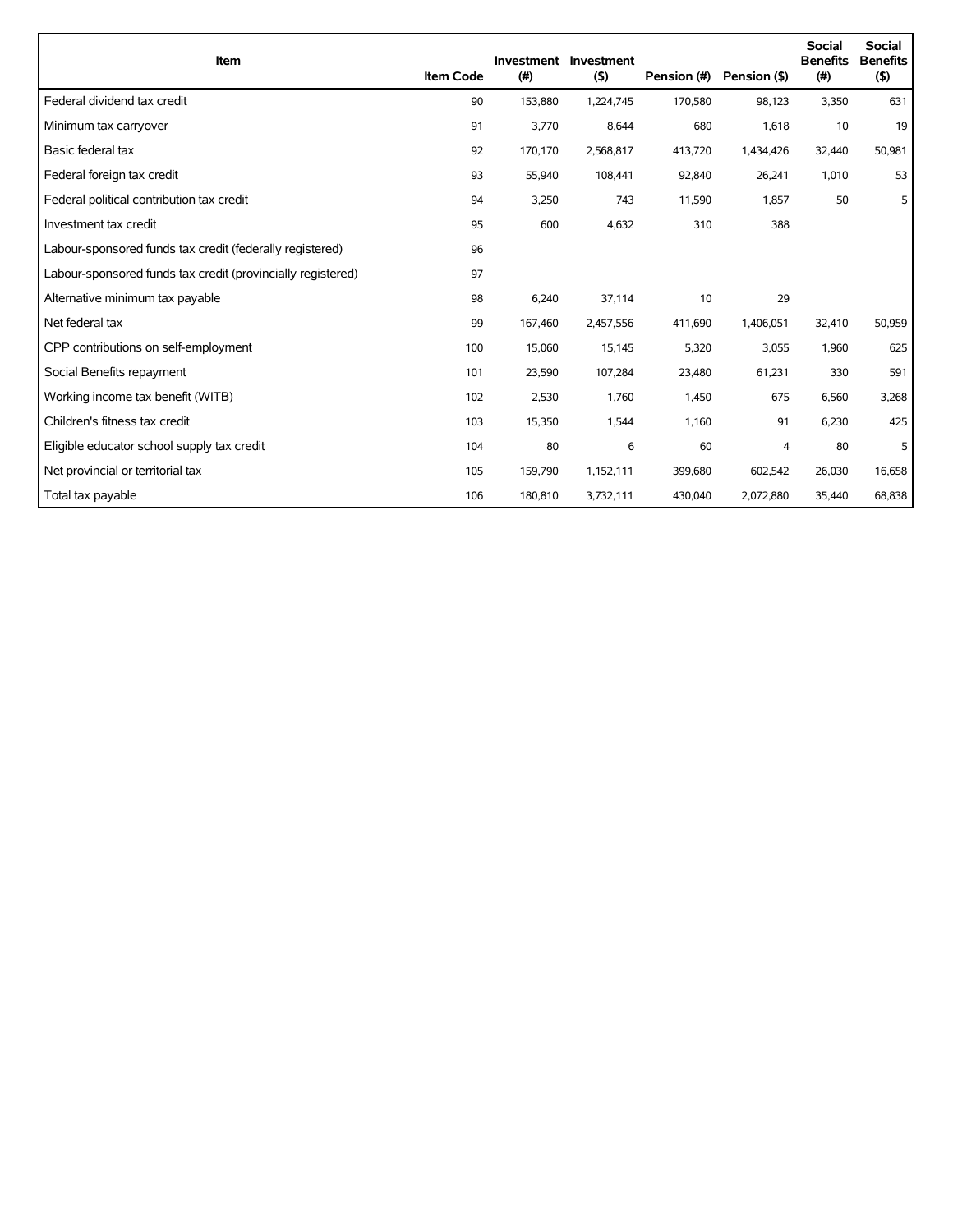| Item                                                                                       | Item Code Other (#) |         | Other (\$) |
|--------------------------------------------------------------------------------------------|---------------------|---------|------------|
| Number of taxable returns                                                                  | $\mathbf{1}$        | 46,030  |            |
| Number of non-taxable returns                                                              | $\overline{2}$      | 154,860 |            |
| Total number of returns                                                                    | 3                   | 200,890 |            |
| Employment income                                                                          | 4                   | 29,240  | 405,098    |
| Commissions (from employment)                                                              | 5                   | 630     | 5,805      |
| Other employment income                                                                    | 6                   | 7,450   | 20,106     |
| Old age security (OAS) pension                                                             | 7                   | 11,040  | 58,158     |
| CPP or OPP benefits                                                                        | 8                   | 25,300  | 171,783    |
| Other pensions and superannuation                                                          | 9                   | 11,470  | 192,886    |
| Elected split-pension amount                                                               | 10                  | 3,940   | 24,417     |
| Universal child care benefit (UCCB)                                                        | 11                  | 7,260   | 6,675      |
| Employment insurance and other benefits                                                    | 12                  | 4,160   | 31,060     |
| Taxable amount of dividends from taxable Canadian corporations                             | 13                  | 18,300  | 99,725     |
| Interest and other investment income                                                       | 14                  | 29,000  | 60,290     |
| Net partnership income (limited or non-active partners only)                               | 15                  |         |            |
| Net rental income                                                                          | 16                  | 3,820   | $-3,431$   |
| Taxable capital gains                                                                      | 17                  | 13,460  | 74,514     |
| RRSP income                                                                                | 18                  | 34,100  | 1,030,058  |
| Other income                                                                               | 19                  | 59,490  | 1,653,054  |
| Net business income                                                                        | 20                  | 5,110   | 4,047      |
| Net professional income                                                                    | 21                  | 1,030   | 4,941      |
| Net commission income                                                                      | 22                  | 750     | 1,556      |
| Net farming income                                                                         | 23                  | 340     | $-1,815$   |
| Net fishing income                                                                         | 24                  | 30      | 133        |
| Workers' compensation benefits                                                             | 25                  | 930     | 6,776      |
| Social assistance payments                                                                 | 26                  | 910     | 4,414      |
| Net federal supplements                                                                    | 27                  | 1,960   | 5,766      |
| Total income assessed                                                                      | 28                  | 85,990  | 3,991,925  |
| Registered pension plan (RPP) deduction                                                    | 29                  | 4,130   | 8,274      |
| RRSP/PRPP deduction                                                                        | 30                  | 10,880  | 366,731    |
| Deduction for elected split-pension amount                                                 | 31                  | 3,850   | 46,845     |
| Annual union, professional, or like dues                                                   | 32                  | 8,380   | 2,732      |
| Child care expenses                                                                        | 33                  | 920     | 2,847      |
| <b>Business investment loss</b>                                                            | 34                  | 50      | 1,582      |
| Moving expenses                                                                            | 35                  | 550     | 2,472      |
| Support payments made                                                                      | 36                  | 170     | 3,483      |
| Carrying charges and interest expenses                                                     | 37                  | 12,780  | 36,862     |
| Deduction for CPP/QPP contributions on self-employment and other earnings                  | 38                  | 2,400   | 827        |
| Deduction for provincial parental insurance plan (PPIP) premiums on self-employment income | 39                  |         |            |
| Exploration and development expenses                                                       | 40                  | 230     | 3,997      |
| Other employment expenses                                                                  | 41                  | 910     | 3,578      |
| Clergy residence deduction                                                                 | 42                  | 20      | 219        |
| Other deductions                                                                           | 43                  | 4,020   | 56,664     |
| Total deductions before adjustments                                                        | 44                  | 32,290  | 537,285    |
| Social benefits repayment                                                                  | 45                  | 3,700   | 12,807     |
| Net income                                                                                 | 46                  | 85,720  | 3,454,585  |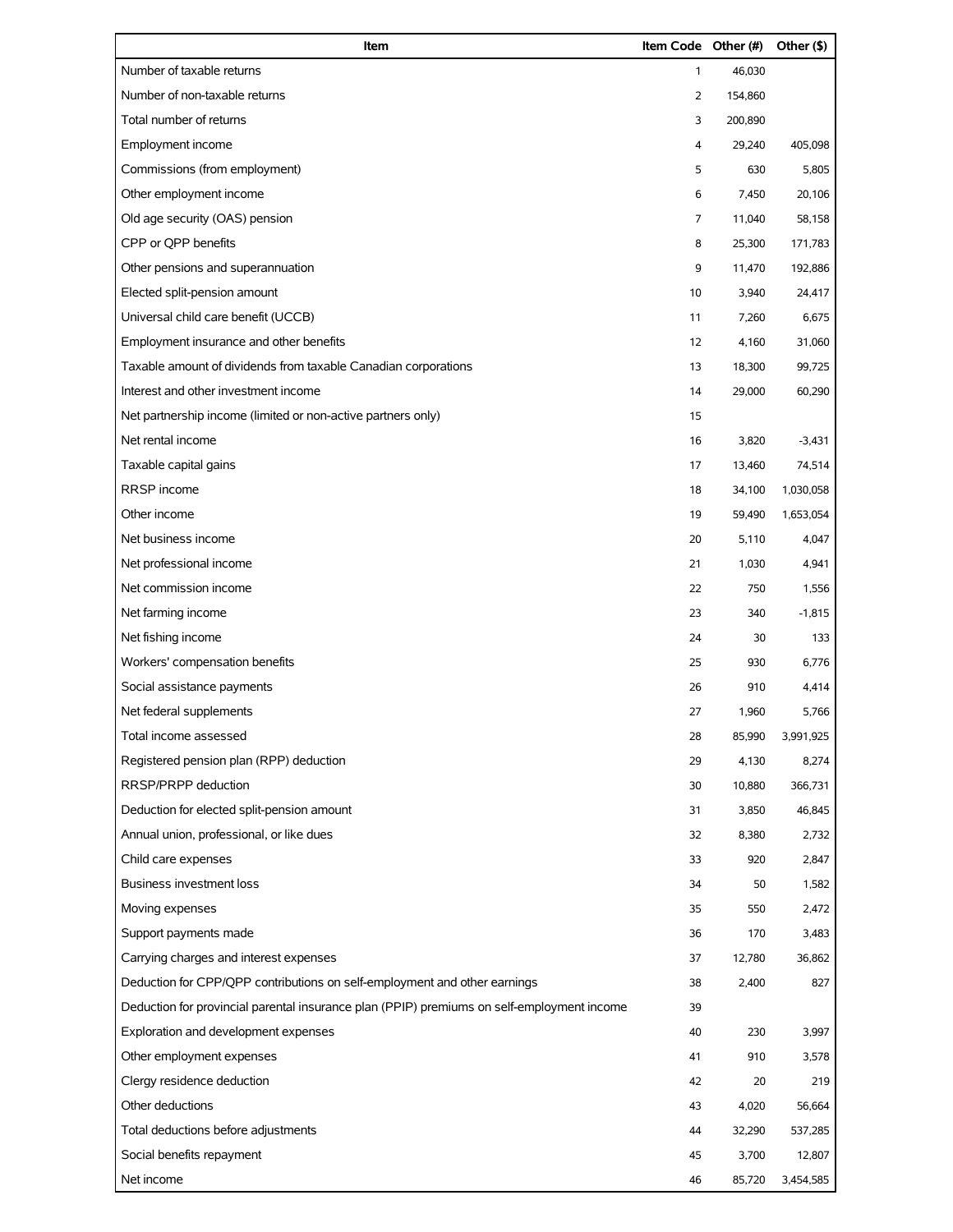| Item                                                                | Item Code Other (#) |         | Other (\$) |
|---------------------------------------------------------------------|---------------------|---------|------------|
| Canadian Forces personnel and police deduction                      | 47                  |         |            |
| Security options deductions                                         | 48                  | 70      | 1,714      |
| Other payments deduction                                            | 49                  | 3,710   | 16,818     |
| Non-capital losses of other years                                   | 50                  |         |            |
| Net capital losses of other years                                   | 51                  | 3,120   | 10,875     |
| Capital gains deduction                                             | 52                  | 100     | 1,888      |
| Northern residents deductions                                       | 53                  | 460     | 1,527      |
| <b>Additional deductions</b>                                        | 54                  | 790     | 5,623      |
| Farming/fishing losses of prior years                               | 55                  | 20      | 172        |
| Total deductions from net income                                    | 56                  | 8,160   | 42,397     |
| Taxable income assessed                                             | 57                  | 85,630  | 3,412,906  |
| Basic personal amount                                               | 58                  | 200,810 | 2,261,361  |
| Age amount                                                          | 59                  | 19,640  | 120,914    |
| Spouse or common-law partner amount                                 | 60                  | 12,710  | 117,041    |
| Amount for an eligible dependant                                    | 61                  | 3,480   | 36,561     |
| Family caregiver amount for children under 18 years of age          | 62                  | 360     | 930        |
| Amount for infirm dependants age 18 or older                        | 63                  | 90      | 679        |
| CPP or QPP contributions through employment                         | 64                  | 30,390  | 20,452     |
| CPP or QPP contributions on self-employment and other earnings      | 65                  | 2,400   | 827        |
| Employment insurance premiums                                       | 66                  | 25,960  | 8,353      |
| PPIP premiums paid                                                  | 67                  |         |            |
| PPIP premiums payable on employment income                          | 68                  |         |            |
| PPIP premiums payable on self-employment income                     | 69                  |         |            |
| Volunteer firefighters' amount/search and rescue volunteers' amount | 70                  | 120     | 351        |
| Canada employment amount                                            | 71                  | 33,750  | 34,256     |
| Public transit amount                                               | 72                  | 9,990   | 3,683      |
| Children's arts amount                                              | 73                  | 1,170   | 365        |
| Home accessibility expenses                                         | 74                  | 80      | 401        |
| Home buyers' amount                                                 | 75                  | 220     | 964        |
| Pension income amount                                               | 76                  | 14,860  | 28,056     |
| Caregiver amount                                                    | 77                  | 840     | 4,416      |
| Disability amount                                                   | 78                  | 5,110   | 41,751     |
| Disability amount transferred from a dependant                      | 79                  | 800     | 8,343      |
| Interest paid on student loans                                      | 80                  | 380     | 266        |
| Tuition, education, and textbook amounts                            | 81                  | 7,330   | 47,313     |
| Tuition, education, and textbook amounts transferred from a child   | 82                  | 1,130   | 5,541      |
| Amounts transferred from spouse or common-law partner               | 83                  | 8,010   | 50,181     |
| Medical expenses                                                    | 84                  | 15,940  | 57,308     |
| Total tax credits on personal amounts                               | 85                  | 200,810 | 427,548    |
| Allowable charitable donations and government gifts                 | 86                  | 13,470  | 45,224     |
| Eligible cultural and ecological gifts                              | 87                  |         |            |
| Total tax credit on donations and gifts                             | 88                  | 13,420  | 13,674     |
| Total federal non-refundable tax credits                            | 89                  | 200,810 | 441,222    |
| Federal dividend tax credit                                         | 90                  | 15,920  | 13,169     |
| Minimum tax carryover                                               | 91                  | 290     | 1,099      |
| Basic federal tax                                                   | 92                  | 44,950  | 483,091    |